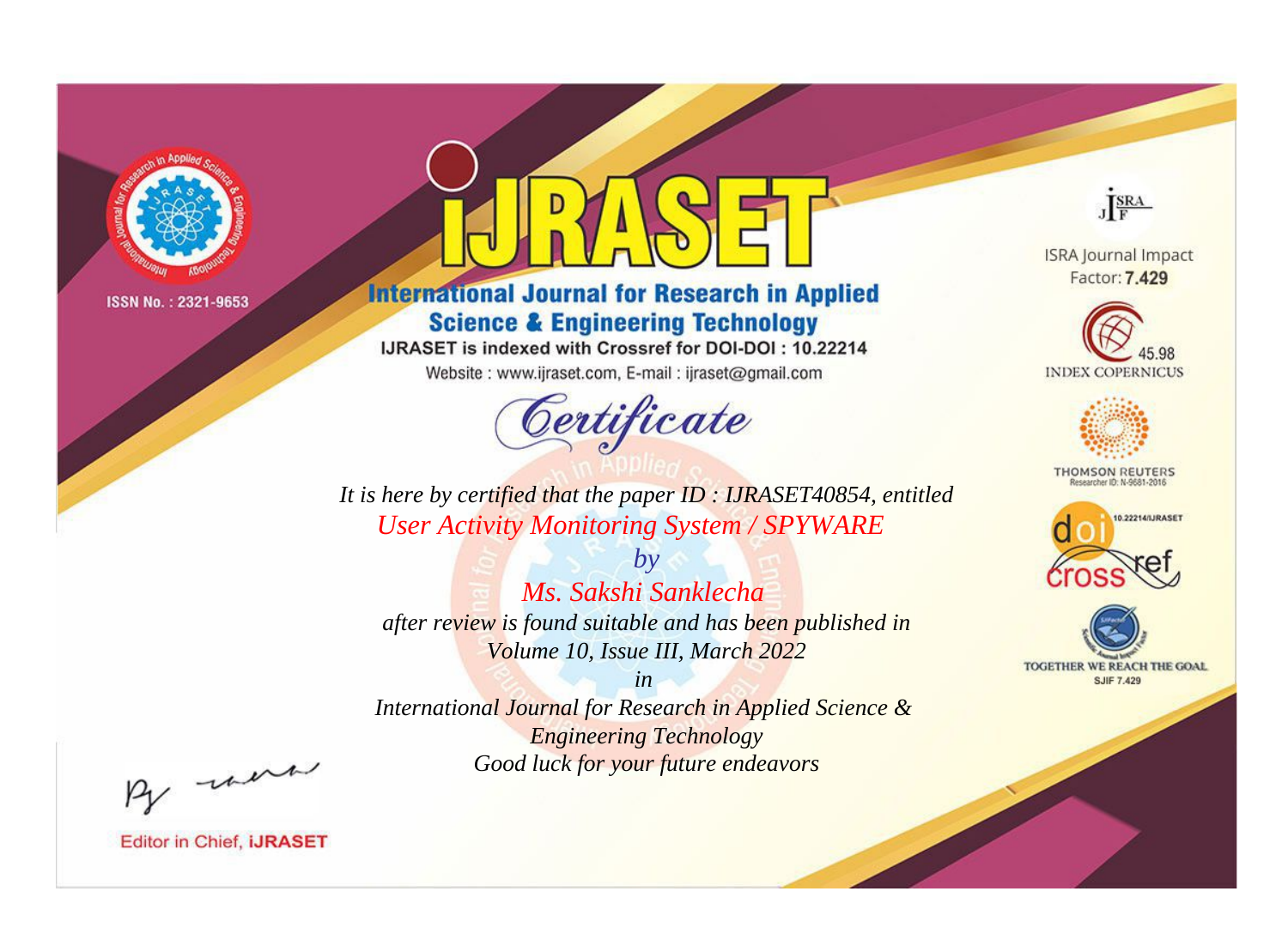

# **International Journal for Research in Applied Science & Engineering Technology**

IJRASET is indexed with Crossref for DOI-DOI: 10.22214

Website: www.ijraset.com, E-mail: ijraset@gmail.com



JERA

**ISRA Journal Impact** Factor: 7.429





**THOMSON REUTERS** 



TOGETHER WE REACH THE GOAL **SJIF 7.429** 

It is here by certified that the paper ID: IJRASET40854, entitled **User Activity Monitoring System / SPYWARE** 

 $b\nu$ Mr. Darshit Deotale after review is found suitable and has been published in Volume 10, Issue III, March 2022

 $in$ International Journal for Research in Applied Science & **Engineering Technology** Good luck for your future endeavors

By morn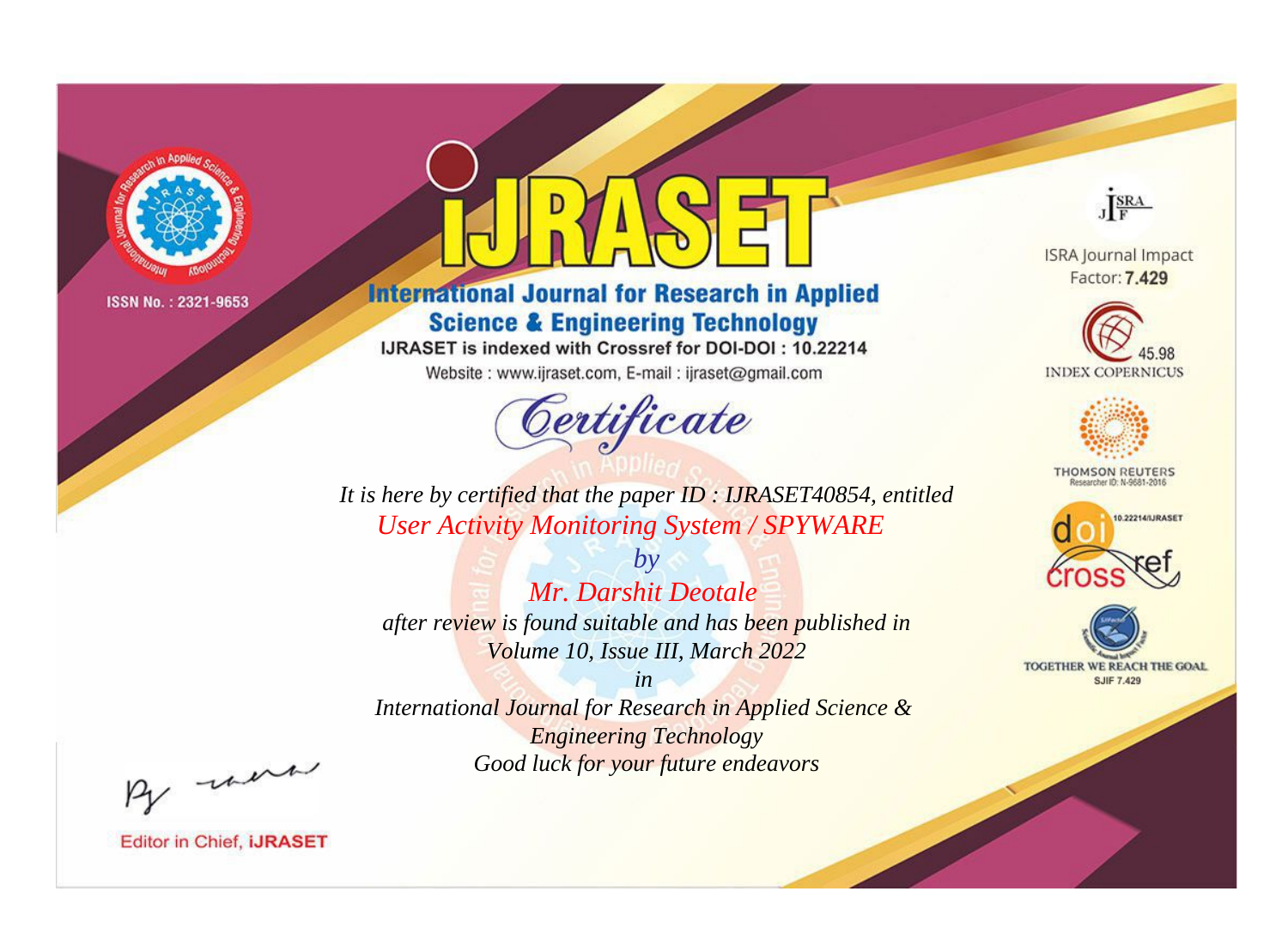

# **International Journal for Research in Applied Science & Engineering Technology**

IJRASET is indexed with Crossref for DOI-DOI: 10.22214

Website: www.ijraset.com, E-mail: ijraset@gmail.com



JERA

**ISRA Journal Impact** Factor: 7.429





**THOMSON REUTERS** 



TOGETHER WE REACH THE GOAL **SJIF 7.429** 

*It is here by certified that the paper ID : IJRASET40854, entitled User Activity Monitoring System / SPYWARE*

*by Ms. Jyoti Yadav after review is found suitable and has been published in Volume 10, Issue III, March 2022*

*in* 

*International Journal for Research in Applied Science & Engineering Technology Good luck for your future endeavors*

By morn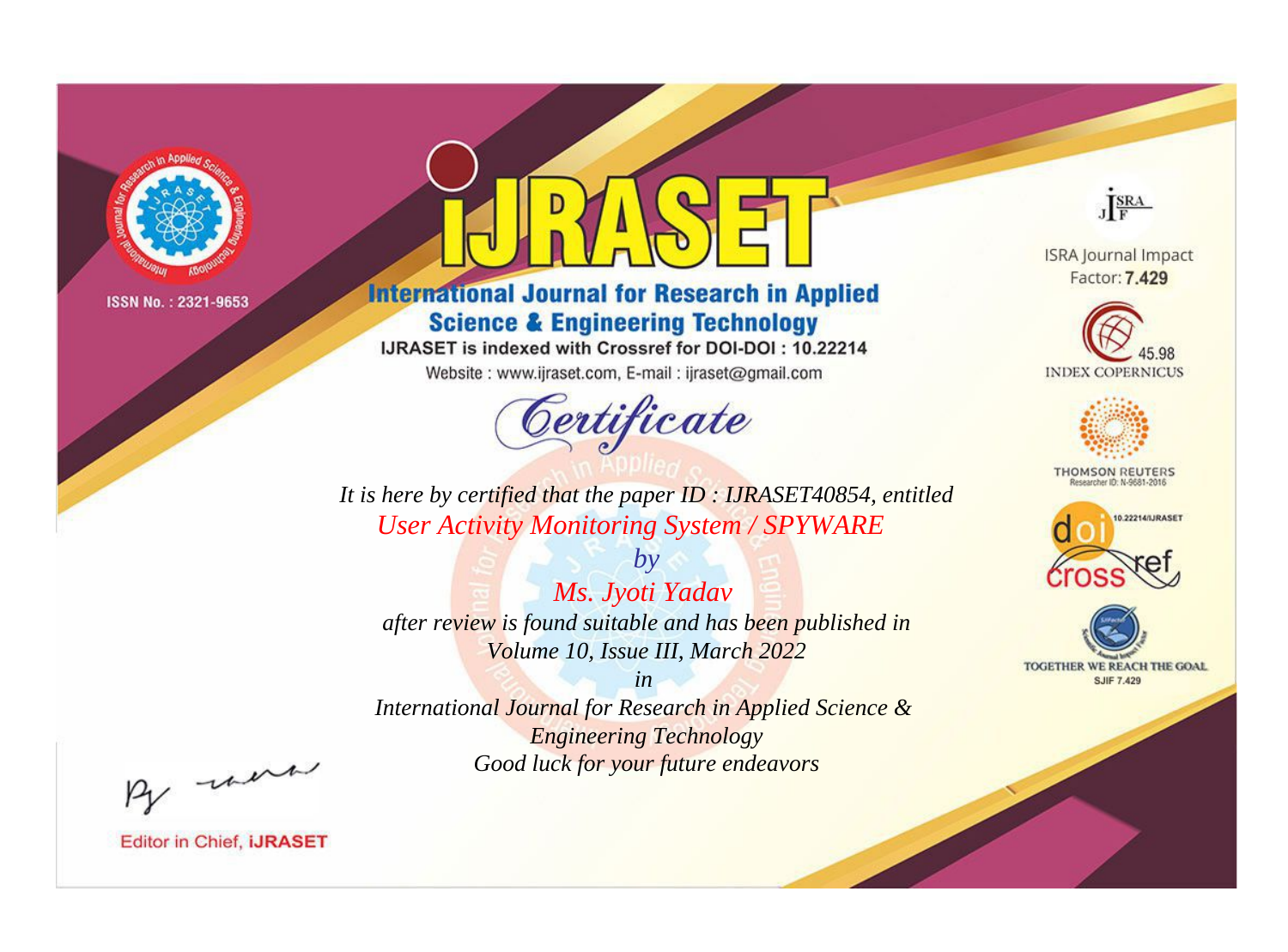

# **International Journal for Research in Applied Science & Engineering Technology**

IJRASET is indexed with Crossref for DOI-DOI: 10.22214

Website: www.ijraset.com, E-mail: ijraset@gmail.com



JERA

**ISRA Journal Impact** Factor: 7.429





**THOMSON REUTERS** 



TOGETHER WE REACH THE GOAL **SJIF 7.429** 

*It is here by certified that the paper ID : IJRASET40854, entitled User Activity Monitoring System / SPYWARE*

*Ms. Dipti Mishra after review is found suitable and has been published in Volume 10, Issue III, March 2022*

*by*

*in* 

*International Journal for Research in Applied Science & Engineering Technology Good luck for your future endeavors*

By morn